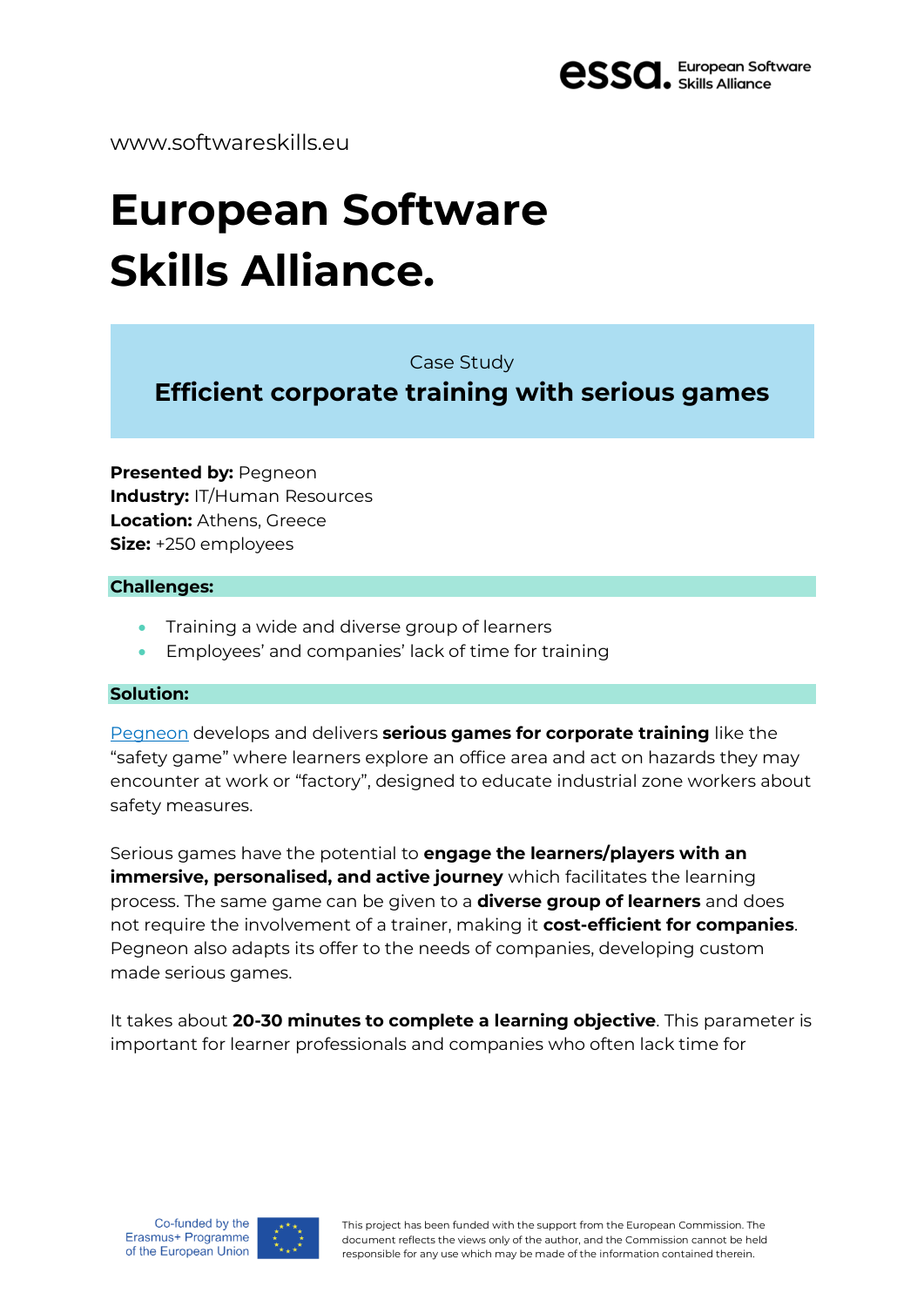

training<sup>1</sup>. A summary of the player performance is provided to learners, indicating the areas of improvement.

#### **Results:**

Pegneon's clients, like Netlink or the Eleftherios Venizelos Airport, have reported that **all learners have completed their learning objectives successfully**. These results seem to indicate **serious gaming increases the learners' completion and engagement rates**.

## **Key benefits:**

- A flexible, tailored approach to training employees
- Action-based approach engages the learners and offers better completion rate than other types of e-training
- Cost and time effective training for companies and employees
- Replicable and adaptable to different learning materials

#### **Key resources:**

- Knowledge of game design and good UI/UX
- Clear definition of the learning objectives and in-game parallelism
- Basic knowledge of gaming mechanics for learners

*Did you like this case? Find more at [softwareskills.eu](https://www.softwareskills.eu/resources/)*



This project has been funded with the support from the European Commission. The document reflects the views only of the author, and the Commission cannot be held responsible for any use which may be made of the information contained therein.

<sup>&</sup>lt;sup>1</sup> ESSA consortium (2021), Results of "Europe's Most Needed Software Roles and Skills" needs analysis report <https://www.softwareskills.eu/library/needs-analysis-report-2021/>